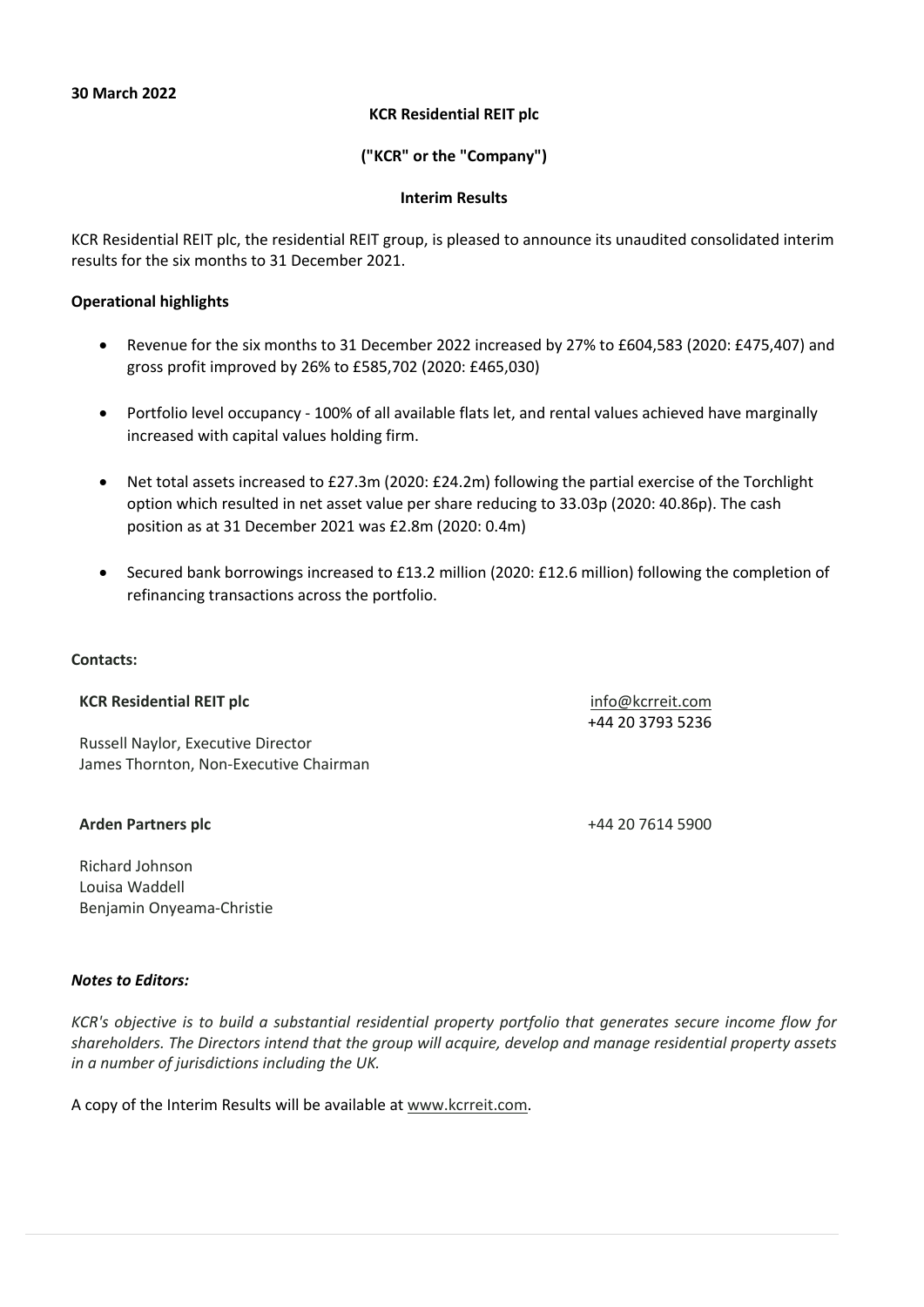### **CHAIRMAN'S STATEMENT FOR THE SIX MONTHS ENDED 31 DECEMBER 2021**

KCR Residential REIT plc ("KCR" or the "Company") and its subsidiaries (together the "Group") currently operate in the private rented residential investment market in London and the South East. The Company acquires whole blocks of studio, one- and two-bed apartments that are rented to private tenants and also operates and owns freeholds of a portfolio of retirement living accommodation, and other properties sold on long leases.

During the period, as activity levels rose in London and the South East and Covid risk within a vaccinated UK population reduced, a general influx to the city and a return to the office fuelled higher prices in general for property sales and increased rental demand. Positively for KCR, rents improved as our refurbished apartments let into this environment and occupancy on properties available across the portfolio is currently 100% with nominal rental arrears. However, the operating environment continued to be challenging with further friction in the economy following from supply chain disruption, and with cost pressures rising for the Company and consumer alike.

KCR has taken a significant number of positive steps forward in its operations during the period with further considerable progress made towards achieving breakeven from the existing portfolio. Each of the detailed operating activities is set out in the Director's report below, but I should highlight here the letting up of the eight available apartments of the ten at the refurbished Coleherne Road property.

A capital position has been put in place to move forward with the next stages of upgrading the existing portfolio, with some potential support for future development. Equity capital of £2.7m was received in November 2021 as a result of the partial exercise of the Torchlight option approved by shareholders in 2019, while refinancing of the final two existing properties on a fixed rate basis, with extended terms at reduced rates, improved the debt funding position.

Sadly, it is impossible not to mention war in Ukraine. Supply shortfalls of oil and gas, and consumer dietary staples, have delivered a sudden major shock to European and the UK economies. This situation looks set to continue for a sustained period with significant increases in the prices of these and other commodities. As we come to terms with this change the full impact on the UK economy is unclear. However, the risk of potential future stagflation clearly rises as consumers battle with these added costs and planned tax increases on top of already significantly heightened inflation levels.

KCR will therefore likely be operating within a much more volatile and potentially restrained economic environment going forward, and while portfolio opportunities may arise for the Company from this market dislocation, from an operating perspective presently the environment is unlikely to be improved. KCR continues to work within a specific segment of rented residential that is in high demand, is confident that the UK residential rented property market isfundamentally under-supplied, and therefore that it is building a sustainable long term future for the Company.

# **DIRECTOR'S REPORT FOR THE SIX MONTHS ENDED 31 DECEMBER 2021**

We are pleased to report on the progress of the Group in the six-month period to 31 December 2021.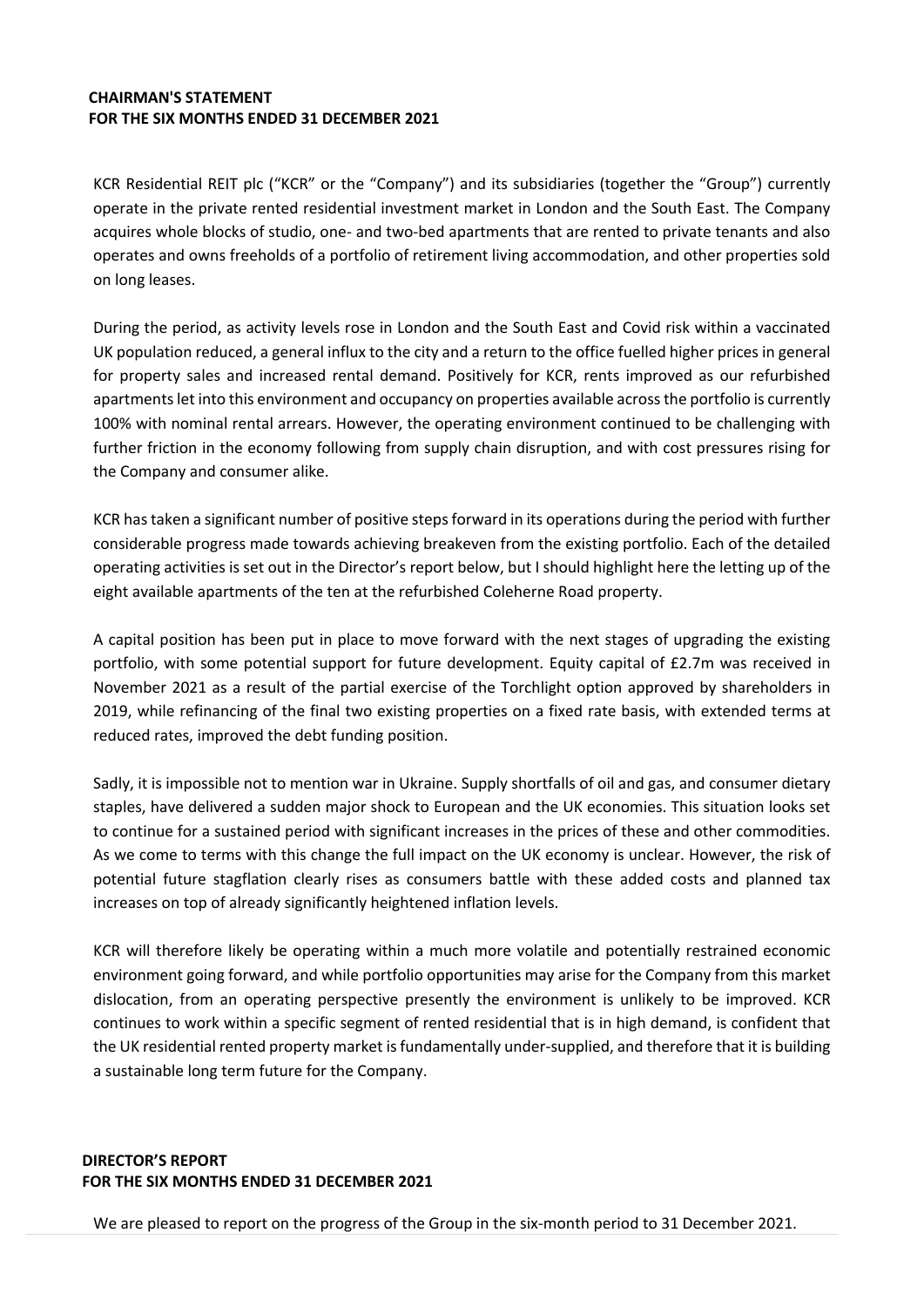# **Property portfolio**

KCR has continued to progress the implementation of its two operating strategies. As outlined in the 2021 Annual Report, KCR is in the process of creating two operating lines, clearly identifiable by brand, property quality and letting strategy.

- 1. Cristal Apartments. Residential apartments, developed to a high modern specification, furnished and let on a Walk-In-Walk-Out (WIWO) basis (the intention is for utilities, internet, furniture, council tax to be included in the rental payment) for a frictionless and flexible letting experience. Rental contracts may be from a week to multi-year.
- 2. Osprey Retirement Living. 4\* retirement living property rented on the same basis as above, with optionality on furniture. Rental contracts to be assured shorthold tenancies (six months plus).

# 1. Cristal Apartments (WIWO letting strategy)

The Coleherne Road property has been repositioned and now delivers the higher quality style of apartments that the Cristal brand represents. Planning works are underway to explore options (including extensions) for the Ladbroke Grove properties to reposition these properties and optimise the existing footprint.

- The property at Coleherne Road, Earls Court, London, which comprises ten studio and one-bedroom flats, has undergone a refurbishment to significantly improve the interior and exterior quality of the property. Works to eight of the ten flats have been completed in full with letting up commencing during the half year and full occupancy (of the eight completed flats) being achieved during the December quarter. Revenue from this property will continue to drive enhanced gross revenue for the Group. Reduced direct operating costs (particularly maintenance) will substantially increase the contribution that the property makes to net income. Legal action is continuing to obtain vacant possession to enable completion of works to the last two flats.
- The Southampton block of 27 residential units at Deanery Court, Chapel Riverside is 100% occupied. A number of units are rented to short-let operators. As KCR receives these units back from the tenants, mostly within the next 12 months, it intends to move to renting them on a WIWO basis which is expected to result in an increased revenue from the property. Implementation of this strategy is expected to commence during the June 2022 quarter.
- The Ladbroke Grove portfolio of 16 units is 100% occupied. Increased supply from short let flats in this catchment area had an impact on void periods for this property. Some refurbishment works have been completed to upgrade the standard of previously vacant flats in order to secure tenants. As outlined above, planning work is underway to explore options for more substantive upgrades / extensions to this portfolio.
- 2. Osprey retirement living (4\* retirement apartments)
- The Osprey retirement living portfolio and other properties consists of 159 flats and 13 houses let on long leases in six locations, together with an estate consisting of 30 freehold cottages in Marlborough where Osprey delivers estate management and sales services.
- The key asset in the portfolio representing 70% of the Osprey portfolio value is the freehold block at Heathside, Golders Green, where 28 of the 37 residential units are held on long leases. The strategy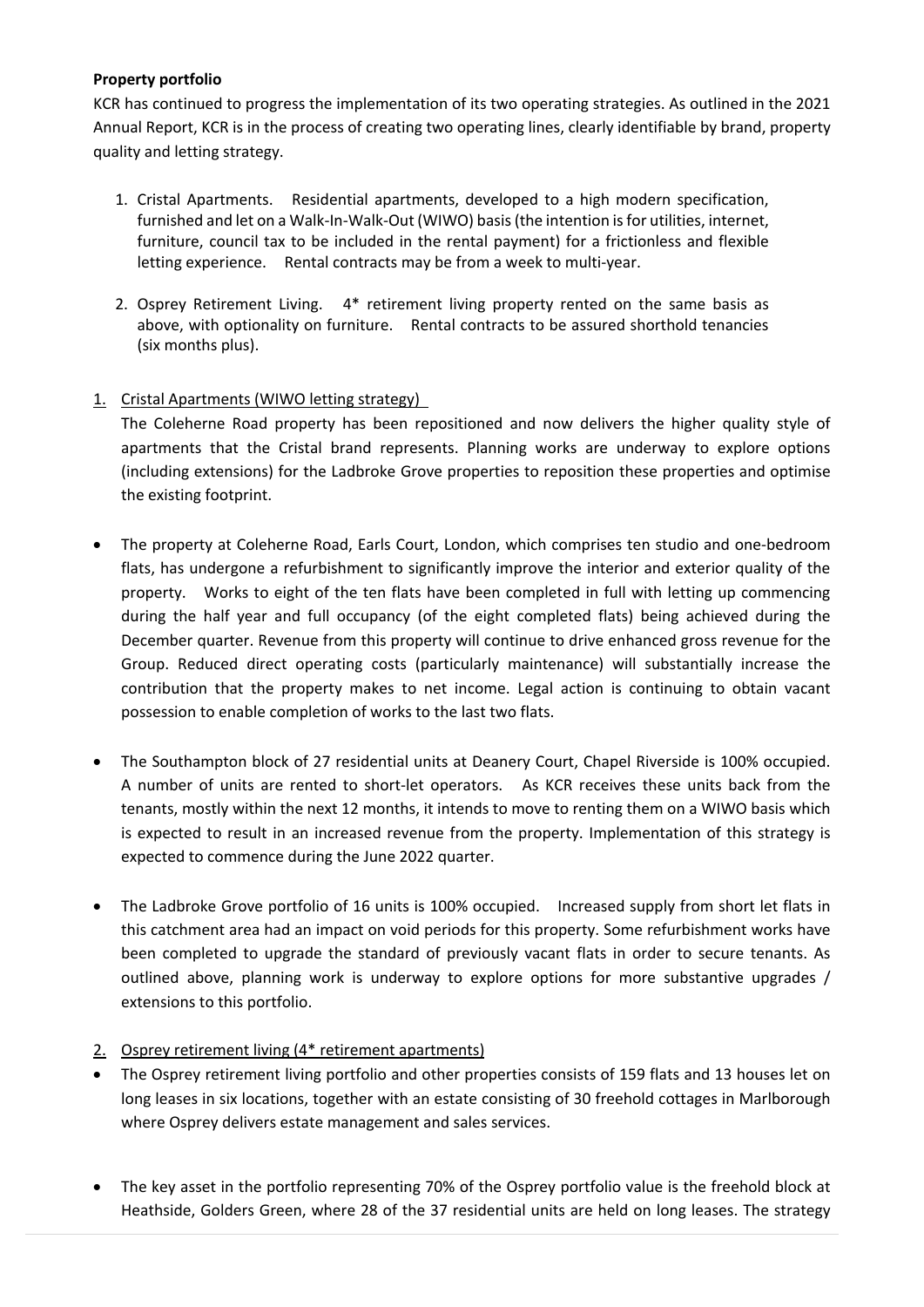continues to be to selectively acquire long-leasehold units in the block, subject to pricing, refurbish the units to a high level and let them in the open market subject to assured shorthold tenancies. An additional lease surrender was completed during the half year and this apartment is currently subject to refurbishment works to lift the standard of the apartment. Works are expected to be complete in the next few weeks with rental income contribution commencing during the June 2022 quarter. This strategy has been successful; 100% of the eight acquired units are let, with those that have had refurbishment works completed achieving materially higher rental levels than the un-refurbished apartments. As outlined in the 2021 Annual Report, Osprey has also successfully taken back management of the Heathside property with handover from the existing manager due to occur early April 2022. This will enable Osprey to have greater control over the positioning of the building as a whole and also deliver increased incremental management revenue to the Group. In advance of hand over planning is well advanced for a works programme to upgrade / enhance the common parts and exterior of the property.

The Company continues to investigate the potential to enhance value through redevelopment and roof extensions at four of the seven sites. Outline proposals and discussions with planning authorities have been positively received. Legal, structural and economic viability work continues at each project.

### *Rental and occupancy performance*

KCR increased gross revenue by 27% for the six months to £604,583 (2020: £475,407) and gross profit improved 26% to £585,702 (2020: £465,030). Improvement in gross revenue was predominantly driven by the letting up of Coleherne Road during the half year and leasehold extension income.

Portfolio level occupancy is high (currently 100% of all available flats are let), rental values achieved have marginally increased and capital values hold firm.

### **Financial**

Revenue and gross margins improved in the six months to 31 December 2021. Administration costs continued to be controlled with the marginal increase compared to prior period a result of legal costs associated with taking back management of the Heathside property and planning costs as work progresses across the portfolio.

- Revenue increased to £604,583 (2020: £475,407) an increase of 27%
- Gross profit improved by 26% to £585,702 (2020: £465,030)
- Operating profit before separately disclosed items improved to £136,280 (2020: £121,780 loss) primarily due to the revaluation uplift following the acquisition of an additional apartment at Heathside
- Operating profit increased to £101,598 (2020: £620,745 loss) which included £34,682 (2020: £498,965) of property refurbishment costs
- Loss for the period was £254,265 (2020: £859,476) and loss per share reduced to 0.77p (2020: 3.12p)

KCR's property portfolio value was slightly higher than the comparative half year at £24.4 million (2020: £23.7 million) reflecting the acquisition of an additional apartment at Heathside and capitalised works relating to the refurbishment program (partially offset by the completion of the sale of the Lomond Court property). The Group's current assets increased to £2,875,087 (2020: £464,836) with improvement in current assets driven predominantly by the proceeds received from partial exercise of the Torchlight option. Trade and other payables increased to £368,629 (2020: £257,495). Current liabilities reduced significantly to £368,629 (2020: £1,843,683) following the successful refinance of one of KCR's debt facilities which was reflected as a current liability in the prior period. Following the completion of refinancing transactions across the portfolio, secured bank borrowings increased to £13.2 million (2020: £12.6 million). Refinancing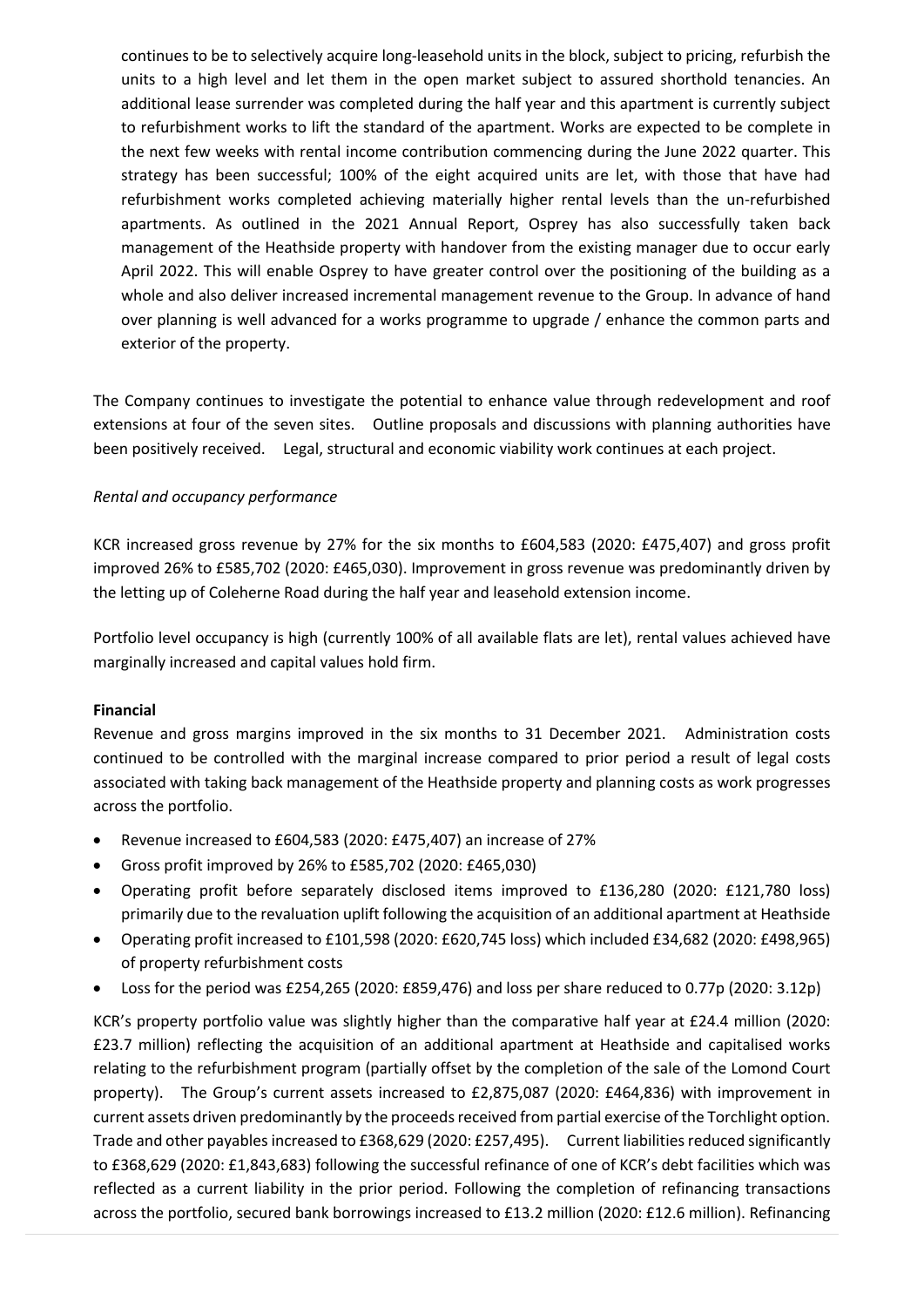activity reduced overall debt costs and provided a small level of additional funding which is being used to support Group activities.

Total assets increased to £27.3m (2020: £24.2m) following the partial exercise of the Torchlight option which resulted in net asset value per share reducing to 33.03p (2020: 40.86p).

KCR's near term focus remains on achieving a break-even overall position by improving rental income from existing assets through a) the WIWO letting strategy, and b) refurbishment to improve building quality, and enhancing gross rental returns while optimising property management to reduce costs. Active focus on managing corporate overheads is ongoing.

Throughout the year, the company remained a REIT and has endeavoured to comply with REIT rules throughout the period and since the balance sheet date.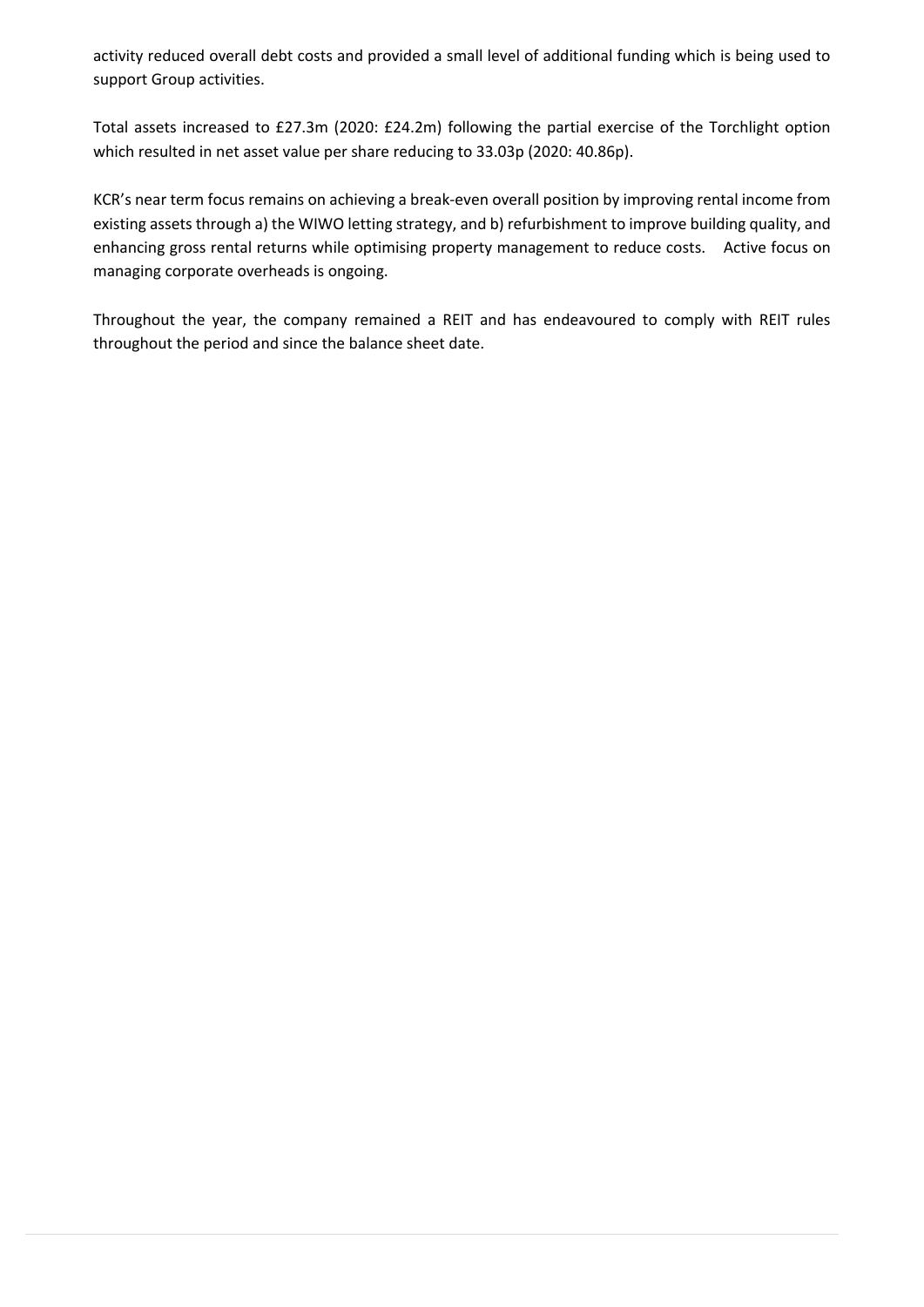### **CONSOLIDATED STATEMENT OF COMPREHENSIVE INCOME FOR THE SIX MONTHS ENDED 31 DECEMBER 2021 (unaudited)**

|                                                                              |                | <b>Six months</b>           | Six months           | Year ended      |
|------------------------------------------------------------------------------|----------------|-----------------------------|----------------------|-----------------|
|                                                                              |                | ended 31<br><b>December</b> | ended 31<br>December | 30 June<br>2021 |
|                                                                              |                | 2021                        | 2020                 | (audited)       |
|                                                                              | <b>Notes</b>   | £                           | £                    | £               |
|                                                                              |                |                             |                      |                 |
| Revenue                                                                      | $\overline{2}$ | 604,583                     | 475,407              | 1,036,011       |
| Cost of sales                                                                |                | (18, 881)                   | (10, 377)            | (20, 606)       |
| <b>Gross profit</b>                                                          |                | 585,702                     | 465,030              | 1,015,405       |
| Administrative expenses                                                      |                | (599, 322)                  | (591, 818)           | (1, 102, 869)   |
| Other operating income                                                       |                | 4,900                       | 5,008                | 2,803           |
| Fair value through profit and loss - Revaluation<br>of investment properties |                | 145,000                     |                      | 501,330         |
|                                                                              |                |                             |                      |                 |
| Operating profit/(loss) before separately<br>disclosed items                 |                | 136,280                     | (121, 780)           | 416,669         |
| Costs of refurbishment of investment properties                              | 3              | (34, 682)                   | (498, 965)           | (844, 200)      |
|                                                                              |                |                             |                      |                 |
| <b>Operating profit/(loss)</b>                                               |                | 101,598                     | (620, 745)           | (427, 531)      |
| Finance costs                                                                |                | (355, 866)                  | (239, 392)           | (497, 432)      |
| Finance income                                                               |                | 3                           | 661                  | 729             |
| Loss before taxation                                                         |                | (254, 265)                  | (859, 476)           | (924, 234)      |
| Taxation                                                                     |                |                             |                      |                 |
| Loss for the period/year                                                     |                | (254,265)                   | (859, 476)           | (924, 234)      |
| Total comprehensive expense for the period/year                              |                | (254, 265)                  | (859, 476)           | (924, 234)      |
| Loss per share expressed in pence per share                                  | 4              |                             |                      |                 |
| <b>Basic</b>                                                                 |                | (0.77)                      | (3.12)               | (3.34)          |
| Diluted                                                                      |                | (0.33)                      | (1.11)               | (1.19)          |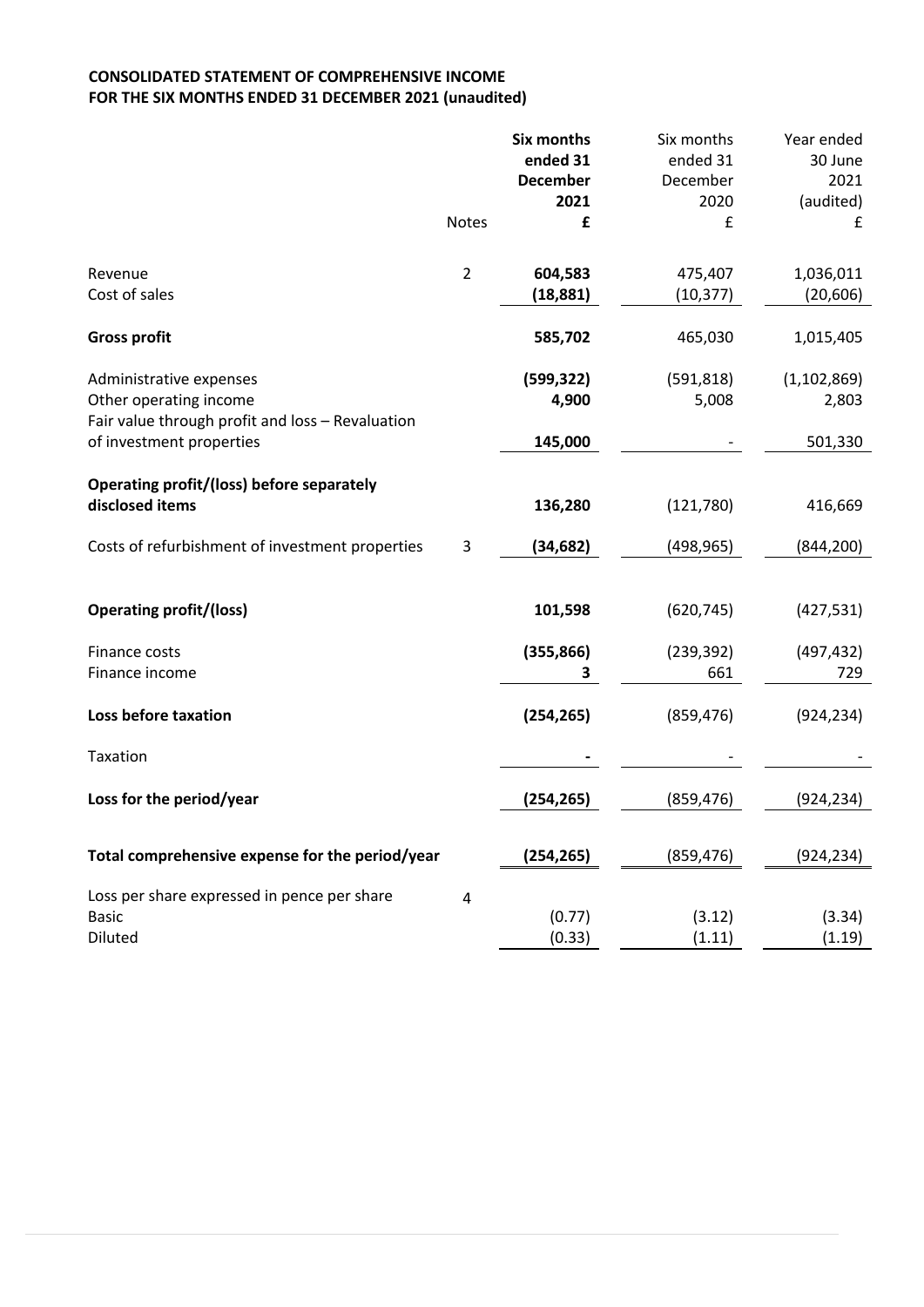# **CONSOLIDATED STATEMENT OF FINANCIAL POSITION AT 31 DECEMBER 2021 (unaudited)**

|                                       |              | 31              | 31          |              |
|---------------------------------------|--------------|-----------------|-------------|--------------|
|                                       |              | <b>December</b> | December    | 30 June 2021 |
|                                       |              | 2021            | 2020        | (audited)    |
|                                       | <b>Notes</b> | £               | £           | £            |
| <b>Non-current assets</b>             |              |                 |             |              |
| Property, plant and equipment         |              | 14,477          | 34,892      | 23,378       |
| Investment properties                 | 5            | 24,407,000      | 23,662,120  | 24,262,000   |
|                                       |              |                 |             |              |
|                                       |              | 24,421,477      | 23,697,012  | 24,285,378   |
|                                       |              |                 |             |              |
| <b>Current assets</b>                 |              |                 |             |              |
| Trade and other receivables           |              | 67,805          | 63,623      | 53,375       |
|                                       |              |                 |             |              |
| Cash and cash equivalents             |              | 2,807,282       | 401,213     | 66,915       |
|                                       |              |                 |             |              |
|                                       |              | 2,875,087       | 464,836     | 120,290      |
|                                       |              |                 |             |              |
| <b>Total assets</b>                   |              | 27,296,564      | 24,161,848  | 24,405,668   |
|                                       |              |                 |             |              |
| <b>Equity</b>                         |              |                 |             |              |
| Shareholders' equity                  |              |                 |             |              |
| Share capital                         | 6            | 4,166,963       | 2,756,963   | 2,816,963    |
| Share premium                         |              | 14,941,897      | 13,535,468  | 13,594,317   |
| Capital redemption reserve            |              | 344,424         | 344,424     | 344,424      |
| Retained earnings                     |              | (5,690,132)     | (5,371,109) | (5,435,867)  |
|                                       |              |                 |             |              |
| <b>Total equity</b>                   |              | 13,763,152      | 11,265,746  | 11,319,837   |
|                                       |              |                 |             |              |
| <b>Non-current liabilities</b>        |              |                 |             |              |
| Interest bearing loans and borrowings |              | 13,164,783      | 11,052,419  | 11,052,419   |
|                                       |              |                 |             |              |
| <b>Current liabilities</b>            |              |                 |             |              |
| Trade and other payables              |              | 368,629         | 257,495     | 447,224      |
| Interest bearing loans and borrowings |              |                 | 1,586,188   | 1,586,188    |
|                                       |              |                 |             |              |
|                                       |              | 368,629         | 1,843,683   | 2,033,412    |
|                                       |              |                 |             |              |
| <b>Total liabilities</b>              |              | 13,533,412      | 12,896,102  | 13,085,831   |
|                                       |              |                 |             |              |
| <b>Total equity and liabilities</b>   |              | 27,296,564      | 24,161,848  | 24,405,668   |
|                                       |              |                 |             |              |
|                                       |              |                 |             |              |
| Net asset value per share (pence)     |              | 33.03           | 40.86       | 40.18        |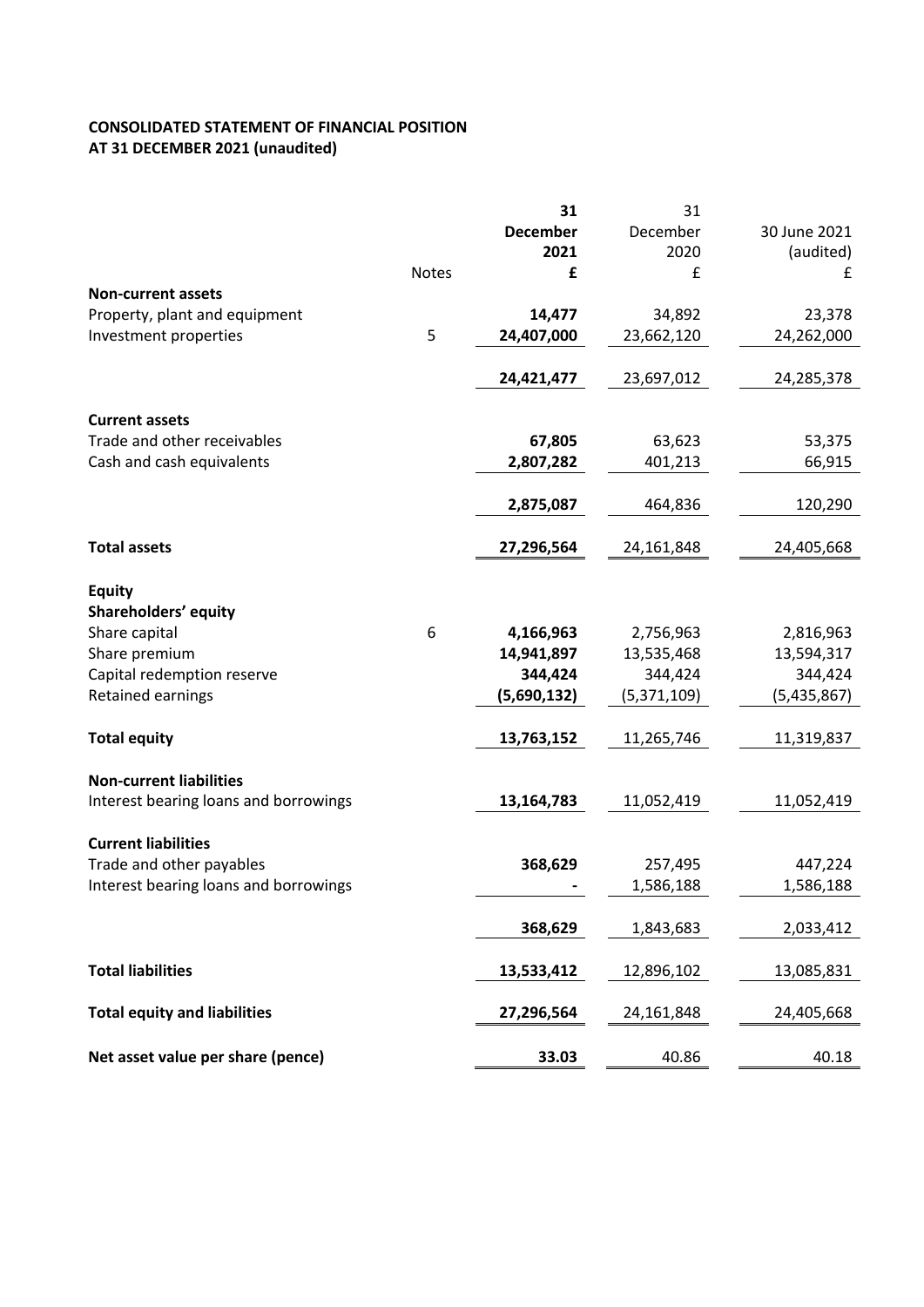# **CONSOLIDATED STATEMENT OF CHANGES IN EQUITY FOR THE SIX MONTHS ENDED 31 DECEMBER 2021 (unaudited)**

|                                                                                      |              |              | Capital    |                 |              |                     |
|--------------------------------------------------------------------------------------|--------------|--------------|------------|-----------------|--------------|---------------------|
|                                                                                      | <b>Share</b> | <b>Share</b> | redemption | <b>Retained</b> | <b>Other</b> |                     |
|                                                                                      | capital      | premium      | reserve    | earnings        | reserves     | <b>Total equity</b> |
|                                                                                      | £            | £            | £          | £               | £            | £                   |
| <b>Balance at 1 July</b><br>2020                                                     | 2,756,963    | 13,535,468   | 344,424    | (4,511,633)     | 14,930       | 12,140,152          |
| <b>Changes in equity</b><br><b>Transactions with</b><br>owners:<br>Equity element of |              |              |            |                 |              |                     |
| loan finance                                                                         |              |              |            |                 | (14, 930)    | (14, 930)           |
| <b>Total transactions</b><br>with owners:                                            |              |              |            |                 | (14, 930)    | (14, 930)           |
| Total                                                                                |              |              |            |                 |              |                     |
| comprehensive                                                                        |              |              |            |                 |              |                     |
| expense                                                                              |              |              |            | (859, 476)      |              | (859, 476)          |
| <b>Balance at 31</b><br>December 2020                                                | 2,756,963    | 13,535,468   | 344,424    | (5,371,109)     |              | 11,265,746          |
| <b>Changes in equity</b><br><b>Transactions with</b><br>owners:                      |              |              |            |                 |              |                     |
| Issue of share                                                                       |              |              |            |                 |              |                     |
| capital                                                                              | 60,000       | 58,849       |            |                 |              | 118,849             |
| <b>Total transactions</b><br>with owners:                                            | 60,000       | 58,849       |            |                 |              | 118,849             |
| Total<br>comprehensive                                                               |              |              |            |                 |              |                     |
| expense                                                                              |              |              |            | (64, 758)       |              | (64, 758)           |
| <b>Balance at 30 June</b><br>2021                                                    | 2,816,963    | 13,594,317   | 344,424    | (5,435,867)     |              | 11,319,837          |
| <b>Changes in equity</b><br><b>Transactions with</b><br>owners:<br>Issue of share    |              |              |            |                 |              |                     |
| capital                                                                              | 1,350,000    | 1,347,580    |            |                 |              | 2,697,580           |
| <b>Total transactions</b>                                                            |              |              |            |                 |              |                     |
| with owners:                                                                         | 1,350,000    | 1,347,580    |            |                 |              | 2,697,580           |
| Total                                                                                |              |              |            |                 |              |                     |
| comprehensive<br>expense                                                             |              |              |            | (254, 265)      |              | (254, 265)          |
| <b>Balance at 31</b>                                                                 |              |              |            |                 |              |                     |
| December 2021                                                                        | 4,166,963    | 14,941,897   | 344,424    | (5,690,132)     |              | 13,763,152          |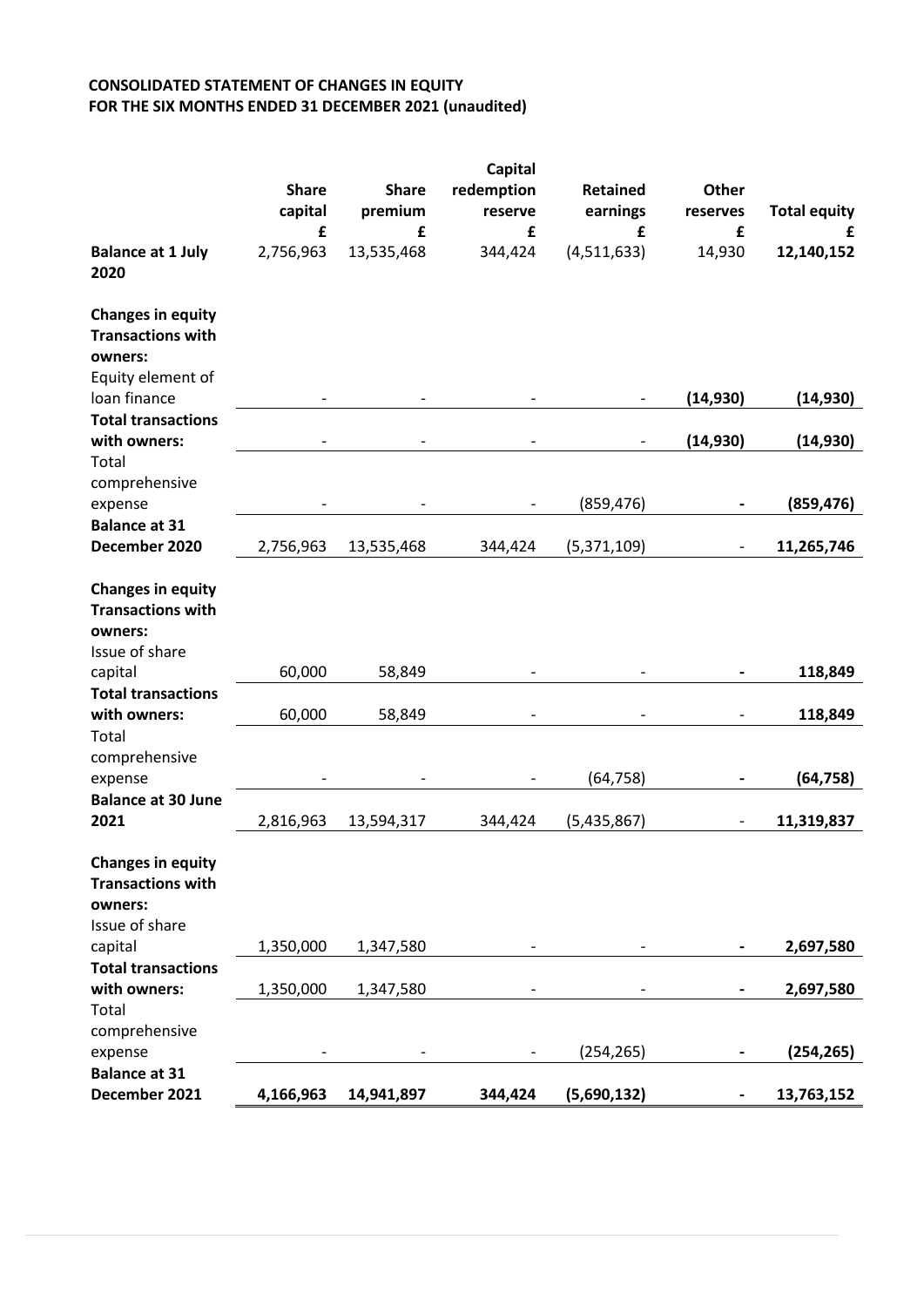## **CONSOLIDATED STATEMENT OF CASH FLOWS FOR THE SIX MONTHS ENDED 31 DECEMBER 2021 (unaudited)**

|                                                     | <b>Six months</b> | Six months    | Year           |
|-----------------------------------------------------|-------------------|---------------|----------------|
|                                                     | ended             | ended         | ended          |
|                                                     | 31 December       | 31 December   | 30 June 2021   |
|                                                     | 2021<br>£         | 2020<br>£     | (audited)<br>£ |
| Cash flows from operating activities                |                   |               |                |
| Loss for the period/year from continuing operations | (254, 265)        | (859, 476)    | (924, 234)     |
| <b>Adjustments for</b>                              |                   |               |                |
| Depreciation charges                                | 8,900             | 11,518        | 23,032         |
| Loss on disposal of investment property             | 5,000             |               |                |
| Revaluation of investment properties                | (145,000)         |               | (501, 330)     |
| Finance costs                                       | 355,866           | 239,392       | 497,432        |
| Finance income                                      | (3)               | (661)         | (729)          |
| (Increase)/decrease in trade and other receivables  | (14, 430)         | 266           | 10,514         |
| (Decrease)/increase in trade and other payables     | (78, 595)         | (116, 921)    | 72,808         |
| Cash used in operations                             | (122, 527)        | (725, 882)    | (822, 507)     |
| Interest paid                                       | (355, 866)        | (239, 392)    | (497,432)      |
| Net cash used in operating activities               | (478, 393)        | (965, 274)    | (1,319,939)    |
|                                                     |                   |               |                |
| Cash flows from investing activities                |                   |               |                |
| Purchase of investment properties (including        |                   |               |                |
| capital expenditure on current properties)          | (285,000)         | (70, 120)     | (168, 670)     |
| Proceeds from sale of investment properties         | 280,000           |               |                |
| Interest received                                   | 3                 | 661           | 729            |
| Net cash from/(used in) investing activities        | (4, 997)          | (69, 459)     | (167, 941)     |
| <b>Cash flows from financing activities</b>         |                   |               |                |
| Loan repayments in period                           | (3, 443, 777)     | (100,000)     | (100,000)      |
|                                                     | 3,969,954         |               |                |
| New loans in period<br>Proceeds from share issue    |                   |               | 118,849        |
|                                                     | 2,697,580         |               |                |
| Net cash from financing activities                  | 3,223,757         | (100,000)     | 18,849         |
| Increase/(decrease) in cash and cash equivalents    | 2,740,367         | (1, 134, 733) | (1,469,031)    |
| Cash and cash equivalents at beginning of period    | 66,915            | 1,535,946     | 1,535,946      |
| Cash and cash equivalents at end of period          | 2,807,282         | 401,213       | 66,915         |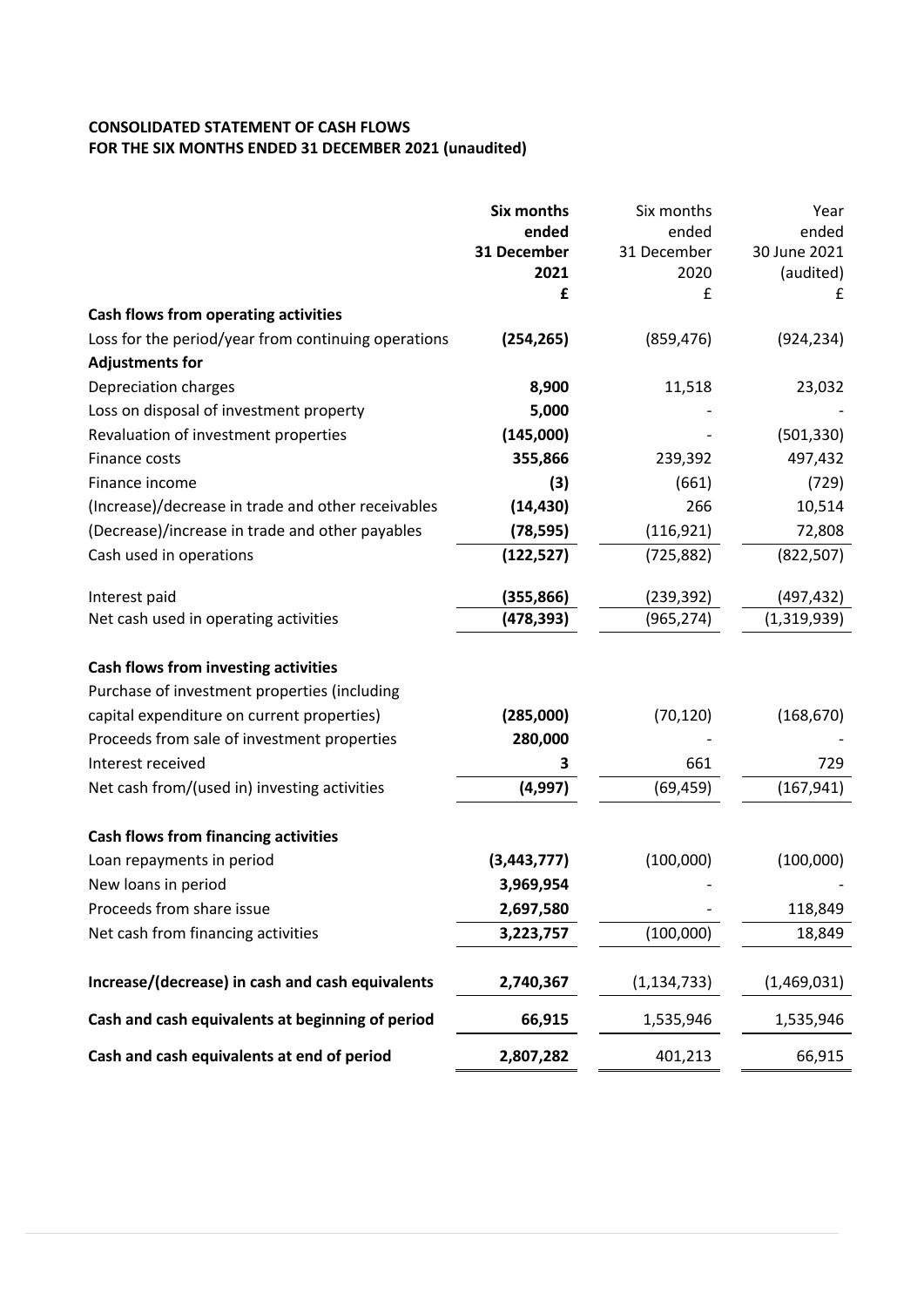## **NOTES TO THE CONSOLIDATED FINANCIAL STATEMENTS FOR THE SIX MONTHS ENDED 31 DECEMBER 2021 (unaudited)**

## **1. Basis of preparation**

The Company is registered in England and Wales. The consolidated interim financial statements for the six months ended 31 December 2021 comprise those of the Company and subsidiaries. The Group is primarily involved in UK property ownership and letting.

### *Statement of compliance*

This consolidated interim financial report has been prepared in accordance with the measurement principles of International Financial Reporting Standards as adopted within UK GAAP. AIM-listed companies are not required to comply with IAS 34 Interim Financial Reporting and the Group has taken advantage of this exemption. Selected explanatory notes are included to explain events and transactions that are significant to an understanding of the changes in financial performance and position of the Group since the last annual consolidated financial statements for the year ended 30 June 2021. This consolidated interim financial report does not include all the information required for full annual financial statements prepared in accordance with International Financial Reporting Standards. The financial statements are unaudited and do not constitute statutory accounts as defined in section 434(3) of the Companies Act 2006.

A copy of the audited annual report for the year ended 30 June 2021 has been delivered to the Registrar of Companies. The auditor's report on these accounts was unqualified and did not contain statements under s498(2) or s498(3) of the Companies Act 2006.

This consolidated interim financial report was approved by the Board of Directors on 29 March 2022.

### *Significant accounting policies*

The accounting policies applied by the Group in this consolidated interim financial report are the same as those applied by the Group in its consolidated financial statements for the year ended 30 June 2021.

## *Basis of consolidation*

The interim financial statements include the financial statements of the Company and its subsidiary undertakings. The subsidiaries included within the consolidated financial statements, from their effective date of acquisition, are K&C (Newbury) Limited, K&C (Coleherne) Limited, K&C (Osprey) Limited, KCR (Kite) Limited and KCR (Southampton) Limited.

### *Going Concern*

The Directors have adopted the going-concern basis in preparing the interim financial statements.

The Directors have concluded that it remains appropriate to prepare these interim financial statements on a going concern basis.

### **2. Operating segments**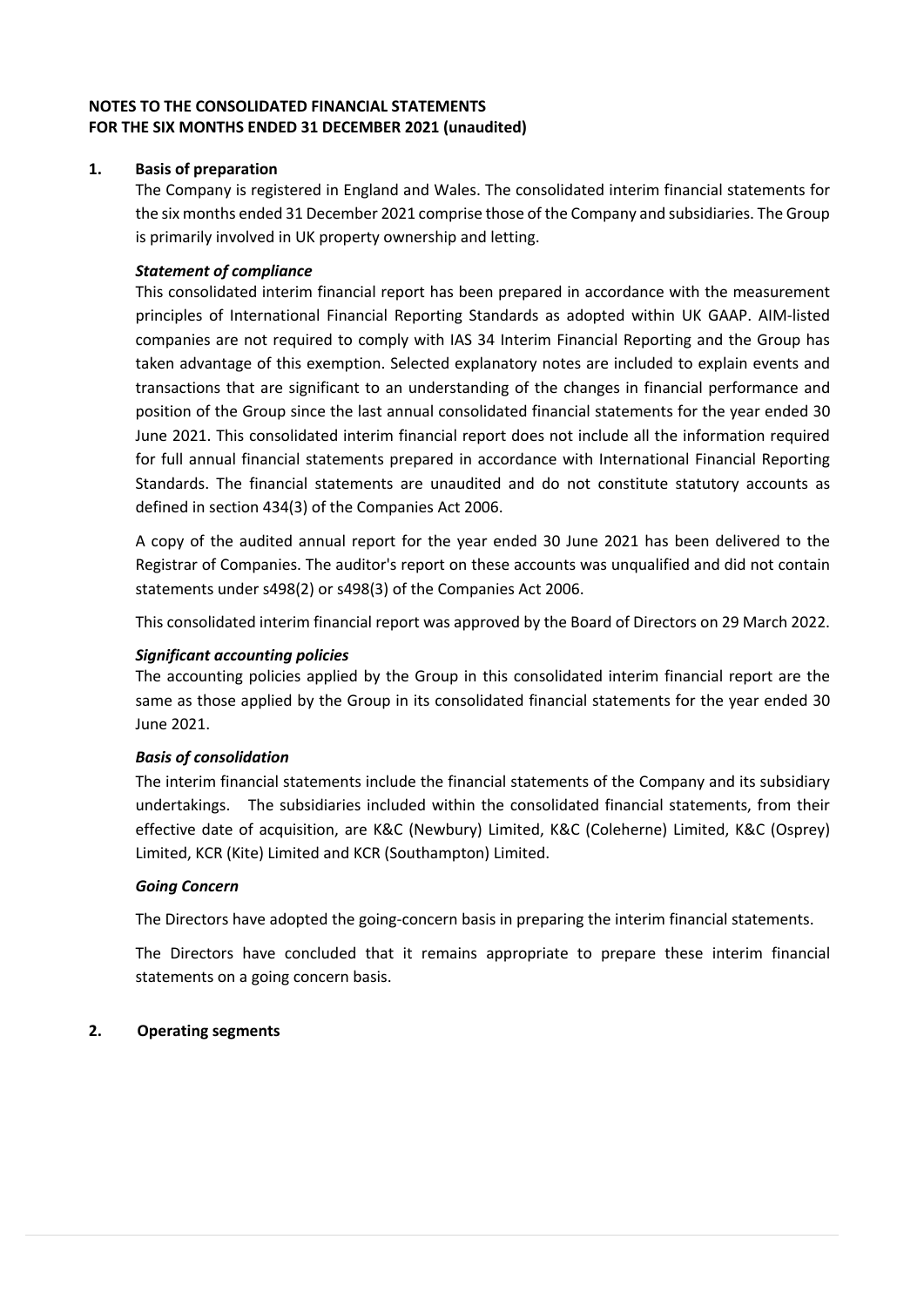The Group is involved in UK property ownership and letting and is considered to operate in a single geographical and business segment.

Revenue analysed by class of business:

|                            | Six months  | Six months  | Year ended |
|----------------------------|-------------|-------------|------------|
|                            | ended       | ended       | 30 June    |
|                            | 31 December | 31 December | 2021       |
|                            | 2021        | 2020        | (audited)  |
|                            | £           | £           |            |
| Rental income              | 422,219     | 358,556     | 724,680    |
| Management fees            | 42,194      | 43,013      | 81,768     |
| Resale commission          | 56,075      | 50,500      | 114,913    |
| Ground rents               | 10,595      | 10,635      | 13,535     |
| Leasehold extension income | 73,500      | 12,703      | 96,275     |
| Other income               |             |             | 4,840      |
|                            | 604,583     | 475,407     | 1,036,011  |

### **3. Operating loss**

The loss before taxation is stated after charging:

|                                                 | Six months  | Six months  | Year ended |
|-------------------------------------------------|-------------|-------------|------------|
|                                                 | ended       | ended       | 30 June    |
|                                                 | 31 December | 31 December | 2021       |
|                                                 | 2021        | 2020        | (audited)  |
|                                                 |             |             | f          |
| Costs of refurbishment of investment properties | 34,682      | 498,965     | 844,200    |
| Directors' remuneration                         | 73,624      | 75,000      | 222,191    |

During the six months ended 31 December 2021, the Group incurred costs of £34,682 relating to major refurbishment of properties at Coleherne Road, London, Ladbroke Grove, London and Heathside, London.

During the six months ended 31 December 2020, the Group incurred costs of £498,965 relating to major refurbishment of properties at Coleherne Road, London and Heathside, London. This increased to £844,200 in the year ended 30 June 2021.

During the 6 month period, the Company paid Naylor Partners, a business owned by Russell Naylor, fees of £24,000 (December 2020 - £24,000); and Artefact Partners, a business owned by Richard Boon, fees of £nil (December 2020 - £18,900). The Company paid DGS Capital Partners LLP, a business partly owned by Michael Davies, fees of £nil (December 2020 - £10,800).

The directors are considered to be key management personnel.

#### **4. Basic and diluted loss per share**

#### **Basic**

The calculation of loss per share for the six months to 31 December 2021 is based on the loss for the period attributable to ordinary shareholders of £254,265 divided by a weighted average number of ordinary shares in issue.

The weighted average number of shares used for the six months ended 31 December 2021 was 33,012,022 (June 2021 – 27,651,823) (December 2020 – 27,569,631).

**Diluted**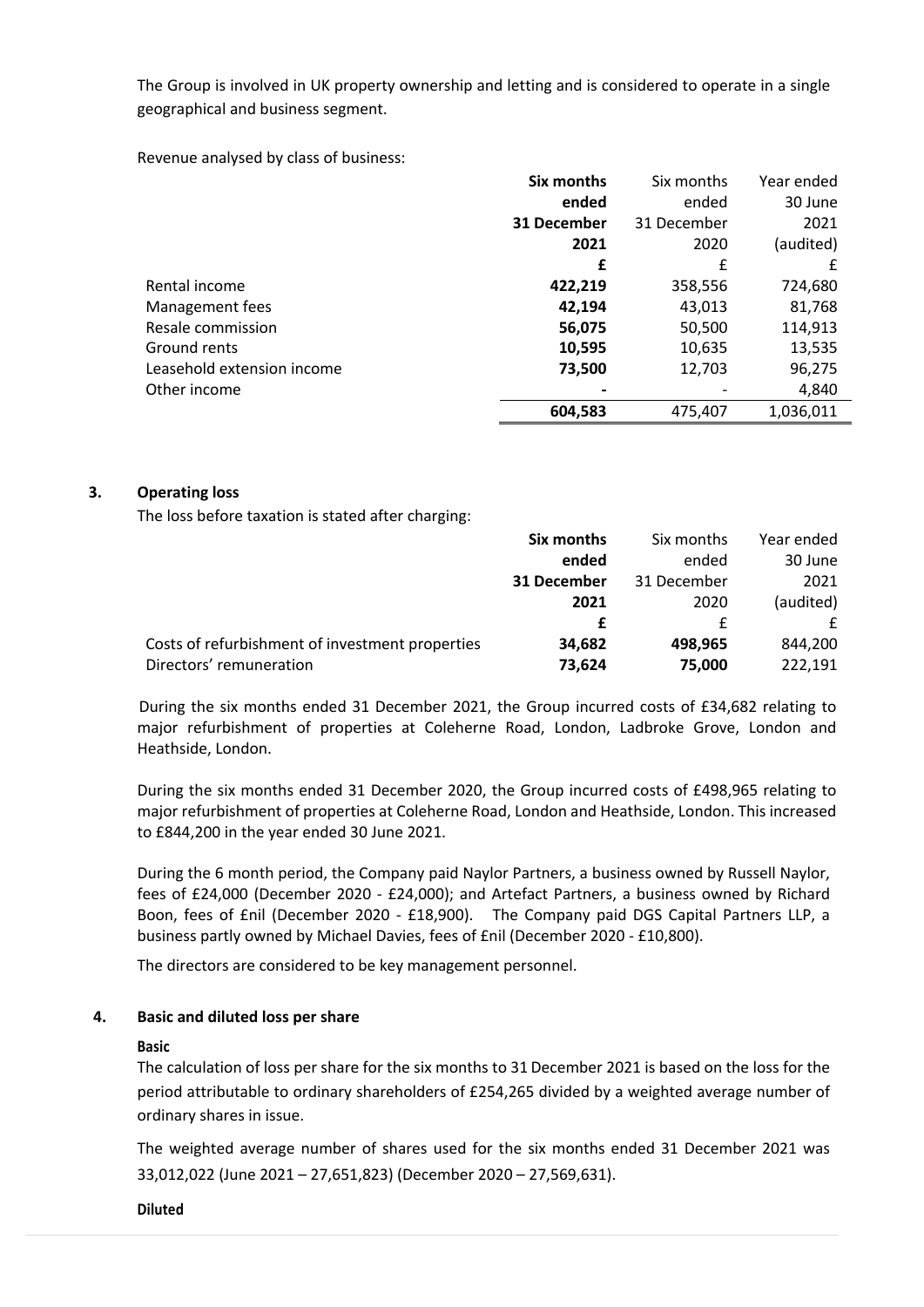The calculation of loss per share for the six months to 31 December 2021 is based on the loss for the period attributable to ordinary shareholders of £254,265 divided by a weighted average number of ordinary shares in issue, adjusted for dilutive share options held by Torchlight.

The weighted average number of shares used for the six months ended 31 December 2021 was 77,569,631 (June 2021 – 77,569,631) (December 2020 – 77,569,631).

### **5. Investment properties**

**Fair Value** 

|                    | Six months      | Six months | Year ended |
|--------------------|-----------------|------------|------------|
|                    | ended 31        | ended 31   | 30 June    |
|                    | <b>December</b> | December   | 2021       |
|                    | 2021            | 2020       | (audited)  |
|                    | £               | £          | £          |
| At start of period | 24,262,000      | 23,592,000 | 23,592,000 |
| Additions          | 285,000         | 70,120     | 168,670    |
| <b>Disposals</b>   | (285,000)       |            |            |
| Revaluations       | 145,000         |            | 501,330    |
|                    |                 |            |            |
| At end of period   | 24,407,000      | 23,662,120 | 24,262,000 |

Investment properties were valued by professionally qualified independent external valuers at the date of acquisition and were recorded at the values that were attributed to the properties at acquisition date. The investment properties were independently valued at, or within three months of the financial year ended 30 June 2021. The Directors have further considered the values as at 31 December 2021 and concluded that they remain appropriate.

Fair value is based on current prices in an active market for similar properties in the same location and condition. The current price is the estimated amount for which a property could be exchanged between a willing buyer and willing seller in an arm's length transaction after proper marketing wherein the parties had each acted knowledgeably, prudently and without compulsion.

Valuations are based on a market approach which provides an indicative value by comparing the property with other similar properties for which price information is available. Comparisons have been adjusted to reflect differences in age, size, condition, location and any other relevant factors.

The fair value for investment properties has been categorised as a Level 3 inputs under IFRS 13.

**Valuation Technique Significant Inputs**

The valuation technique used in measuring the fair value, as well as the significant inputs and significant unobservable inputs are summarised in the following table –

|         | rall value<br>Hierarchy | Valuation Technique                                                         |         | эідіннаны трасы<br><b>Used</b>  | эідінны<br><b>Unobservable Inputs</b> |           |
|---------|-------------------------|-----------------------------------------------------------------------------|---------|---------------------------------|---------------------------------------|-----------|
| Level 3 |                         | Income capitalisation and or<br>capital value on a per square<br>foot basis |         | Adopted gross yield             | $3.00\% - 5.76\%$                     |           |
|         |                         |                                                                             |         | Adopted rate per<br>square foot | £303 - £982                           |           |
| 6.      | Share capital           |                                                                             |         |                                 |                                       |           |
|         |                         |                                                                             |         | 31                              | 31                                    | 30 June   |
|         |                         |                                                                             |         | <b>December</b>                 | December                              | 2021      |
|         |                         | Allotted, issued and fully paid:                                            |         | 2021                            | 2020                                  | (audited) |
|         |                         |                                                                             | Nominal |                                 |                                       |           |
|         | Number:                 | Class:                                                                      | value:  | £                               | £                                     | £         |

**Significant**